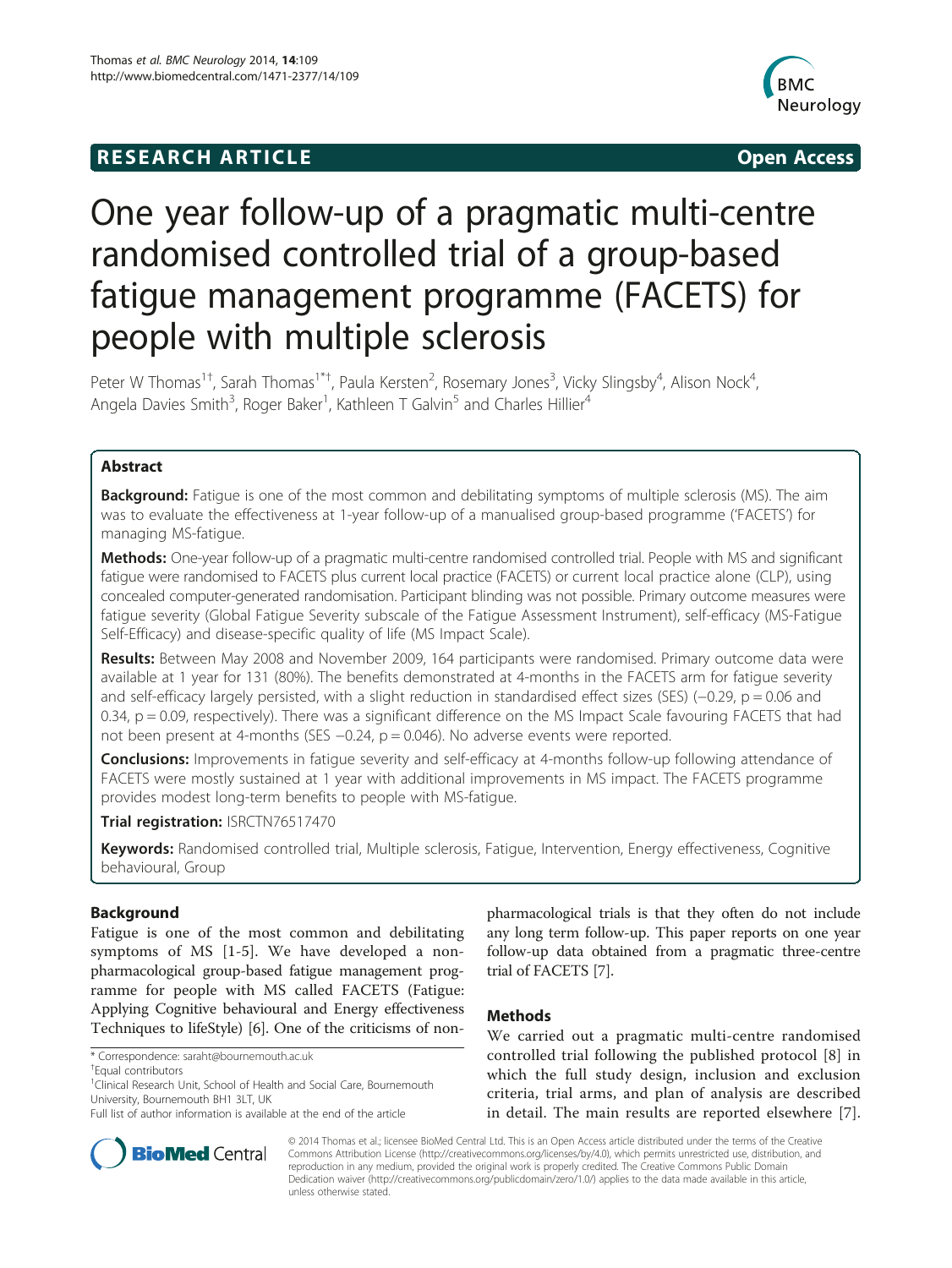Here we report the results from the 1 year self-reported follow-up data.

Participants were recruited in three UK centres (Poole, Bristol, Southampton/Portsmouth) from primary or secondary care, or via MS Society newsletters/websites. Recruitment took place from May 2008 to November 2009. Ethical approval was obtained from the South West-Central Bristol Research Ethics Committee (ref: 08/H0106/2). All participants provided written informed consent before taking part.

The main inclusion criteria were: (1) clinically definite MS diagnosis, (2) fatigue impacting on daily life (Fatigue Severity Scale total score >4) [\[9](#page-5-0)] and (3) ambulatory. The main exclusion criteria were: (1) having taken part in a fatigue programme in the last year, (2) cognitive impairments (3) a relapse in the previous 3 months or (4) having started treatment with disease modifying or antidepressant drugs within the previous 3 months. The full eligibility criteria are described in the protocol [[8\]](#page-5-0).

# Intervention (FACETS programme)

The manualised group-based FACETS programme is described elsewhere [[6\]](#page-5-0) and is based upon a conceptual framework integrating elements from cognitive behavioural, social-cognitive, energy effectiveness, self-management and self-efficacy theories. The aim of the intervention is to help people with MS normalise their fatigue experiences, learn helpful ways of thinking about fatigue and use available energy more effectively. The intervention consists of six sessions (∼90 min duration) held weekly and facilitated in groups of 6–12 by two health professionals with experience of working with people with MS and group-work (such as occupational therapists, nurses or physiotherapists). Each session follows the same general format, namely, facilitator-delivered presentations, flipchart discussions, group activities and homework. The facilitator manual provides guidance on preparation and delivery, detailed session content, notes and suggested timings, and a checklist of facilitator objectives as well as signposts to additional resources. Sessions are delivered via PowerPoint; hence can be easily replicated. A companion participant handbook, along with existing information booklets, reinforces programme content.

FACETS was delivered in hotel meeting-room facilities, with the exception of one centre, where it was held in a rehabilitation hospital. Apart from one MS specialist nurse, facilitators were either occupational therapists or physiotherapists. Facilitators were trained to deliver the intervention at 1-day workshops and psychological advice and debriefing were available for facilitators throughout the trial.

To increase external validity, no attempt was made in the FACETS arm to restrict or control participants' access to current local practice or to standardise it across healthcare settings or treatment arms. When we refer to the FACETS arm, participants in this arm also received current local practice.

# Control group (Current Local Practice (CLP))

Participants randomised to this arm of the trial received current local practice.

This could have ranged from general advice and information provision about MS-fatigue to more detailed individualised management advice from a variety of health professionals. Inevitably, there will have been variations in the exact composition of what was usually provided, within and between centres, depending on local resources and patient need. Collecting detailed information at an individual level on the type and quantity of advice received as part of current local practice was not deemed feasible. However, this real world variation increases applicability to a wider range of centres.

# **Outcomes**

For those allocated to the FACETS arm outcomes were measured 1 week (baseline) before the start of the FACETS programme and 1 month (follow-up 1), 4 months (followup 2) and 12 months (follow-up 3) after the final session. Participants in the current local practice arm completed outcome measures within an identical time frame. Data from follow-up 1 and 2 have previously been reported [[7](#page-5-0)]. In this paper we focus on reporting follow-up 3.

Primary outcomes were fatigue severity (Global Fatigue Severity (GFS) subscale of the Fatigue Assessment Instrument (FAI)), disease specific quality of life (Multiple Sclerosis Impact Scale (MSIS-29, V.1)) and self-efficacy for managing fatigue (Multiple Sclerosis - Fatigue Self-Efficacy scale (MS-FSE)) [7,8].

Secondary outcomes included the Fatigue Symptom Inventory (FSI), the Hospital Anxiety and Depression Scale (HADS), the Medical Outcomes Short-Form Survey (SF-36, V. 2), and subscales of the MSIS-29 (V.1) and the FAI [[7,8](#page-5-0)]. All outcomes collected at 12 months were selfreported questionnaires and administered postally.

# Sample size considerations

The sample size requirement was 146 participants with follow-up data based on having 85% power to detect a medium standardised effect size of 0.5 for the primary outcome measures, using a two-sided 5% significance level (see protocol for justification for this medium effect size) [\[8\]](#page-5-0). As a variety of fatigue measures have been used in other trials, we used standardised effect sizes to enable comparisons between them.

# Analysis

The main analysis was intention-to-treat but we also conducted a per protocol analysis (excluding participants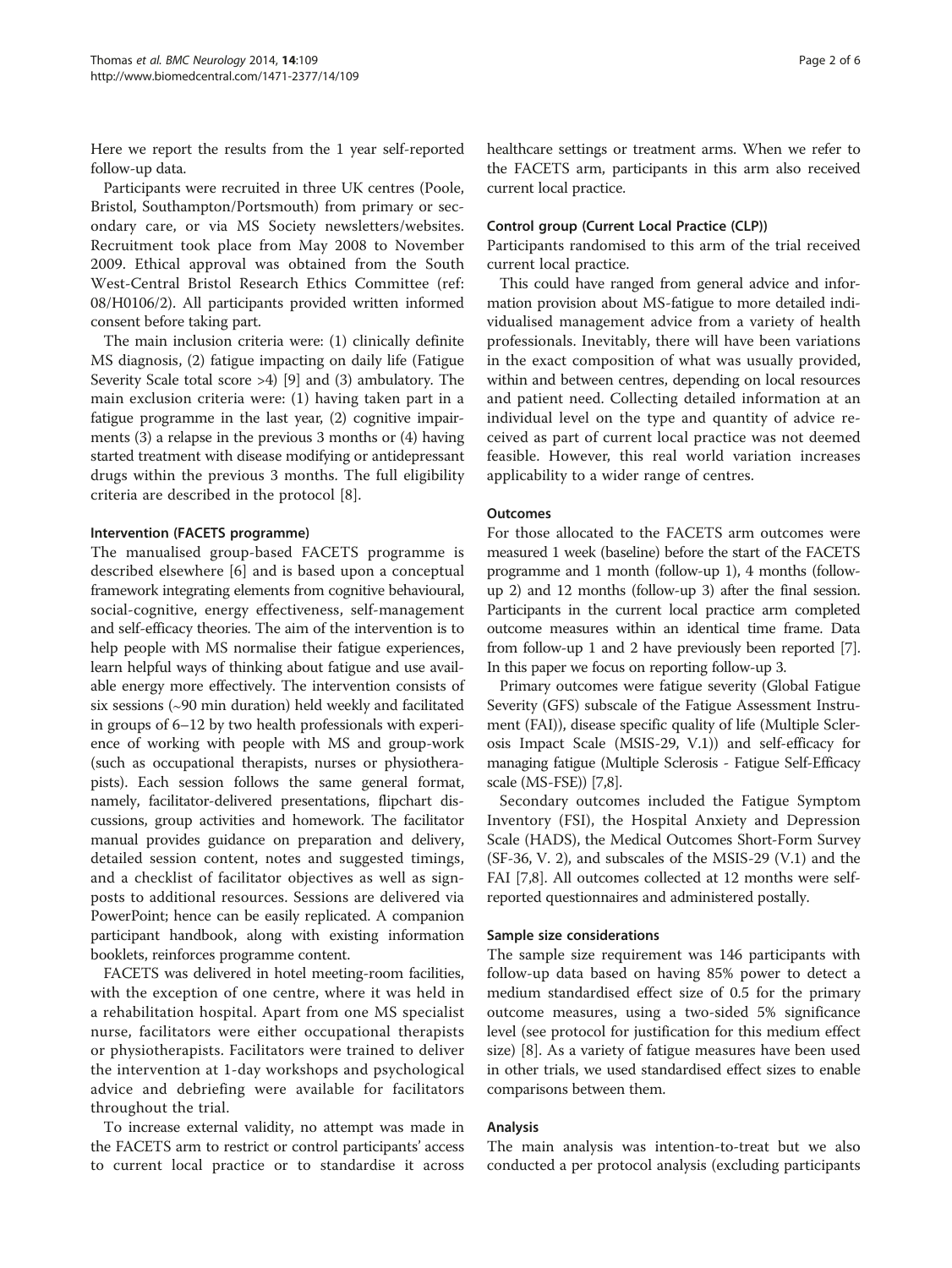who attended fewer than four FACETS sessions). Data were analysed using IBM SPSS, V.18 and MLwiN 2.17. Outcome measures were assumed to be interval-scaled and the main analysis focused on absolute change in outcomes at 1 year follow-up relative to baseline. Change scores were compared between the groups using the independent samples t-test with a two sided 5% significance level, and summarised using mean differences (95% confidence intervals (CIs)) and standardised effect sizes (SES). As detailed in the protocol, additional pre-specified supplementary analyses were undertaken. Here we report results from a mixed model approach that includes 1 year and baseline measurements as repeated measures, incorporates clustering effects, and includes pre-specified covariates (baseline for other primary outcomes, age, gender, marital status, education level, type of MS, time since diagnosis, level of disability, and centre).

# Results

One year follow up data are available on 131 participants (80%) (Figure 1). The distributions of descriptive statistics for the trial sample are presented in Table [1](#page-3-0).

### Primary outcomes

The intention-to-treat analyses and results for the primary outcome measures are shown in Table [2](#page-4-0).

Results for fatigue severity and self-efficacy were similar to those at 4 months with a slight reduction in standardised effect size (SES) from  $-0.35$  (p = 0.01) for fatigue severity to  $-0.29$  (p = 0.06) and from 0.36 (p = 0.048) for fatigue self-efficacy to  $0.34$  ( $p = 0.09$ ). There were significantly greater improvements on the MSIS-29 for the FACETS arm compared with the CLP arm  $(p = 0.046,$  $SES = -0.24$ ) that were not evident at 4 months.

The per protocol analysis resulted in an increased SES for the MSIS-29 (from  $-0.24$  to  $-0.26$  (p = 0.03)) and for the MS-FSE (from 0.34 to 0.39 (p = 0.046)). The SES for the GFS subscale was reduced from  $-0.29$  to  $-0.25$  (p = 0.10).

Participants in the FACETS arm were 1.5 times more likely (31% (19/62) versus 20% (14/69)) to have a clinically important improvement on the GFS (defined as an individual reduction of  $\geq$  0.5), although, unlike at 4 months, this was not statistically significant ( $p = 0.25$  using chi-squared test with continuity correction).

Using the mixed model approach, the mean difference at 1 year for GFS was almost unchanged (−0.28 (−0.58, 0.02),  $p = 0.07$ , for fatigue self-efficacy was slightly higher

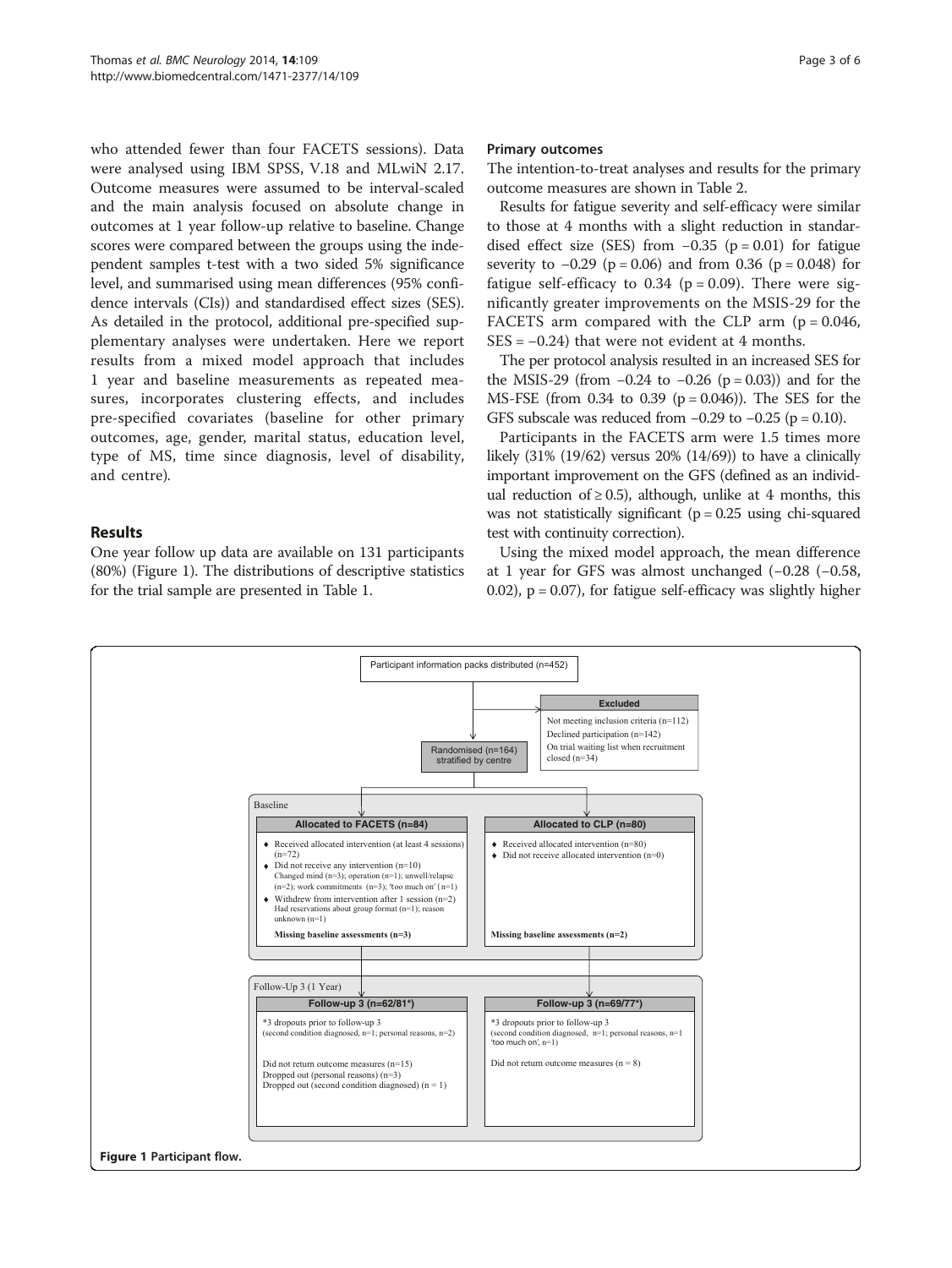<span id="page-3-0"></span>

| Table 1 Descriptive demographic and baseline |  |
|----------------------------------------------|--|
| characteristics of participants              |  |

|                                                                                     | $FMP (n = 84)$ | $CLP (n = 80)$ |
|-------------------------------------------------------------------------------------|----------------|----------------|
| Gender [n (%)]                                                                      |                |                |
| • Female                                                                            | 61 (73%)       | 58 (73%)       |
| • Male                                                                              | 23 (27%)       | 22 (28%)       |
| Age (years)                                                                         |                |                |
| Mean (S.D.)                                                                         | 48.0 (10.2)    | 50.1 (9.1)     |
| Range                                                                               | 23-73          | 28-70          |
| Ethnicity [n (%)]                                                                   |                |                |
| • White English                                                                     | 68 (85%)       | 69 (92%)       |
| • White British                                                                     | 7 (9%)         | 5 (7%)         |
| • Other                                                                             | 5 (6%)         | 1(1%)          |
| • Not stated                                                                        | 4              | 5              |
| Disease type (self-reported) [n (%)]                                                |                |                |
| • Benign                                                                            | 4 (5%)         | 2 (3%)         |
| • Relapsing-remitting                                                               | 35 (43%)       | 40 (51%)       |
| • Secondary progressive                                                             | 16 (20%)       | 23 (29%)       |
| • Primary progressive                                                               | 5 (6%)         | 8 (10%)        |
| • Participant states "Don't know"                                                   | 21 (26%)       | 5 (6%)         |
| • Not stated                                                                        | 3              | 2              |
| <b>APDDS score (Adapted Patient</b><br>Determined Disease Steps) [n (%)]            |                |                |
| • 3 or less (No limitations on walking)                                             | 18 (22%)       | 15 (19%)       |
| • 4 or 5 (MS interferes with walking)                                               | 37 (46%)       | 42 (54%)       |
| • 6 or more (At min., needs stick/<br>crutch to walk 100 m)                         | 26 (32%)       | 21 (27%)       |
| • Not stated                                                                        | 3              | 2              |
| Level of education $[n (%)]$                                                        |                |                |
| Highest qualification achieved:                                                     |                |                |
| • No qualifications                                                                 | 8 (10%)        | 8 (10%)        |
| • One or more GCSE (or equiv.)                                                      | 36 (46%)       | 29 (38%)       |
| • One or more A level (or equiv.)                                                   | 10 (13%)       | 12 (16%)       |
| • First degree (or equiv.)                                                          | 16 (20%)       | 19 (25%)       |
| · Higher degree/professional qualification                                          | 9 (11%)        | 8 (11%)        |
| • Not stated                                                                        | 5              | 4              |
| Employment status [n (%)]                                                           |                |                |
| . In full time employment<br>(>30 hours per week)                                   | 15 (18%)       | 11 (14%)       |
| In part-time employment<br>(≤30 hours per week)                                     | 11 (14%)       | 13 (17%)       |
| · Self-employed                                                                     | 4 (5%)         | 4 (5%)         |
| • Not in paid employment (unemployed,<br>in education, retired, looking after home) | 51 (63%)       | 50 (64%)       |
| • Not stated                                                                        | 3              | 2              |

# Table 1 Descriptive demographic and baseline characteristics of participants (Continued)

|                               | FMP $(n = 84)$ CLP $(n = 80)$ |          |
|-------------------------------|-------------------------------|----------|
| Marital status [n (%)]        |                               |          |
| • Married/cohabiting          | 63 (78%)                      | 54 (71%) |
| • Single                      | 5 (6%)                        | 7(9%)    |
| • Separated/divorced          | $9(11\%)$                     | 14 (18%) |
| • Widowed                     | 4 (5%)                        | $1(1\%)$ |
| • Not stated                  | 3                             | 4        |
| Years since diagnosis [n (%)] |                               |          |
| $-$ <1 yr                     | 2(3%)                         | 4 (5%)   |
| $-1 - 5$ yrs                  | 32 (40%)                      | 21 (27%) |
| $-6 - 10$ yrs                 | 13 (16%)                      | 19 (24%) |
| $-11 - 15$ yrs                | 21 (26%)                      | 12 (15%) |
| $\geq$ 216 yrs                | 12 (15%)                      | 22 (28%) |
| • Not stated                  | 4                             | 2        |

Percentages rounded to nearest integer and, thus, might not sum exactly to 100%. CLP, current local practice; FACETS, Fatigue: Applying Cognitive behavioural and Energy effectiveness Techniques to lifeStyle; GCSE, General Certificate of Secondary Education; MS, multiple sclerosis.

 $(7 (1, 13), p = 0.02)$ , and for the MSIS-29 slightly lower  $(-3.90 (-8.08, 0.28), p = 0.07).$ 

# Adverse events

No adverse events, as defined in the protocol, were reported.

#### Secondary outcomes

For the MSIS-29 physical subscale ( $p = 0.046$ , SES =  $-0.23$ ) and the vitality subscale of the SF-36 ( $p = 0.03$ , SES = 0.37) there was a significant difference in favour of the FACETS arm at 1 year. None of the other secondary outcomes was statistically significant. Effect sizes and significance levels were similar using the mixed model approach.

# **Discussion**

The modest improvements in fatigue severity and fatigue self-efficacy in the FACETS arm at 4 months were largely maintained at 1 year. While attrition was relatively low at one year there was a diminution of sample size to 131 (the original sample size calculation requirement was  $n = 146$ ). Statistical power would have been reduced slightly to 80% (NQuery Advisor) and while still a reasonable level of power this is lower than that at follow-ups 1 and 2 and might account in part for the slightly larger p-values obtained at the 1 year follow-up.

In addition to improvements in fatigue severity and self-efficacy there were improvements in MS-specific quality of life that had not been present at 4 months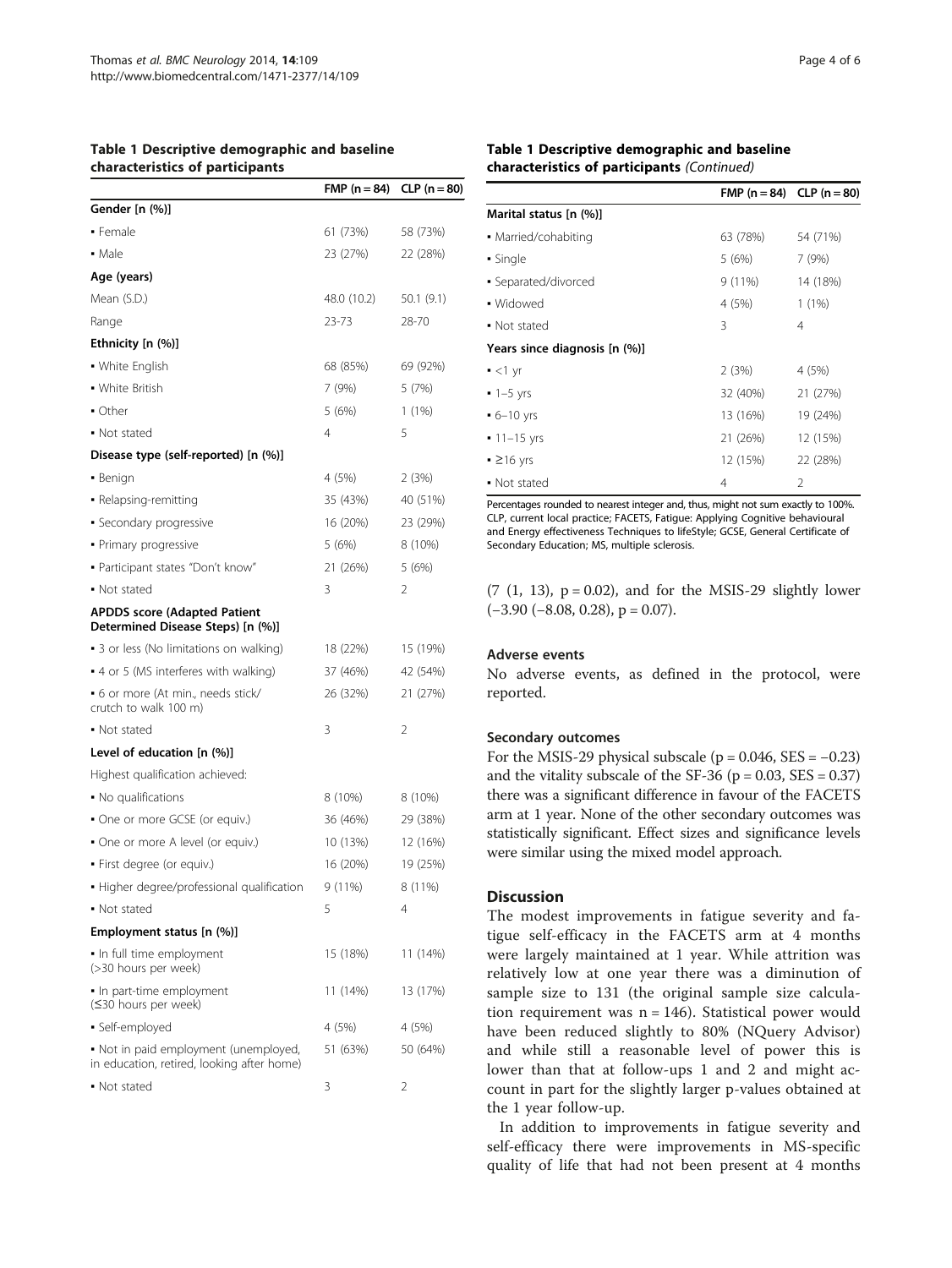#### <span id="page-4-0"></span>Table 2 Descriptive statistics and treatment effects at 1 year follow-up

| Primary outcome measures                                                                                                       | Baseline ( $n = 159$ ) | Follow-up 1 ( $n = 146$ )       | Follow-up 2 ( $n = 144$ )      | Follow-up 3 ( $n = 131$ )      |
|--------------------------------------------------------------------------------------------------------------------------------|------------------------|---------------------------------|--------------------------------|--------------------------------|
| Global fatigue severity (GFS) subscale of the FAI (potential range 1 to 7, high scores indicate more fatigue)                  |                        |                                 |                                |                                |
| FACETS mean (SD)                                                                                                               | 5.60 (0.98)            | 5.48 (0.92)                     | 5.26(1.03)                     | 5.32 (1.00)                    |
| CLP mean (SD)                                                                                                                  | 5.61 (1.09)            | 5.55 (1.17)                     | 5.66 (0.93)                    | 5.70 (1.01)                    |
| Mean difference in change from baseline [95% CI]                                                                               |                        | $-0.03$ ( $-0.33$ to 0.28)      | $-0.36$ ( $-0.63$ to $-0.08$ ) | $-0.30$ ( $-0.61$ to 0.01)     |
| p value                                                                                                                        |                        | 0.86                            | 0.01                           | 0.06                           |
| Std effect size                                                                                                                |                        | $-0.03$                         | $-0.35$                        | $-0.29$                        |
| Multiple Sclerosis Impact Scale-29 (MSIS-29) (potential range 0 to 100, high scores indicate more impact)                      |                        |                                 |                                |                                |
| FACETS mean (SD)                                                                                                               | 49.6 (19.1)            | 47.3 (18.2)                     | 44.9 (19.2)                    | 46.2 (19.1)                    |
| CLP mean (SD)                                                                                                                  | 43.9 (17.6)            | 42.2 (18.4)                     | 43.0 (17.3)                    | 47.2 (17.4)                    |
| Mean difference in change from baseline [95% CI]                                                                               |                        | 1.44 $(-2.36 \text{ to } 5.24)$ | $-1.56$ (-6.45 to 3.34)        | $-4.34$ ( $-8.61$ to $-0.08$ ) |
| p value                                                                                                                        |                        | 0.46                            | 0.53                           | 0.046                          |
| Std effect size                                                                                                                |                        | 0.08                            | $-0.08$                        | $-0.24$                        |
| MS Fatigue Self-Efficacy scale (MS-FSE) (potential range 10 to 100, high scores indicate more certainty in controlling fatigue |                        |                                 |                                |                                |
| FACETS mean (SD)                                                                                                               | 45 (17)                | 57 (17)                         | 56 (19)                        | 56 (16)                        |
| CLP mean (SD)                                                                                                                  | 49 (16)                | 50 (17)                         | 53 (17)                        | 52 (17)                        |
| Mean difference in change from baseline [95% CI]                                                                               |                        | 9 (4 to 14)                     | 6 (0 to 12)                    | $6(-1 to 12)$                  |
| p value                                                                                                                        |                        | 0.001                           | 0.048                          | 0.09                           |
| Std effect size                                                                                                                |                        | 0.54                            | 0.36                           | 0.34                           |
| Statistically significant secondary outcome measures                                                                           |                        |                                 |                                |                                |
| Vitality subscale of the SF-36 (potential range 0 to 100, high scores indicate higher quality of life)                         |                        |                                 |                                |                                |
| FACETS mean (SD)                                                                                                               | 32.0 (16.8)            | 35.6 (19.4)                     | 37.4 (20.3)                    | 37.70 (18.75)                  |
| CLP mean (SD)                                                                                                                  | 35.1 (19.7)            | 33.4 (16.8)                     | 34.4 (17.30)                   | 32.43 (17.69)                  |
| Mean difference in change from baseline [95% CI]                                                                               |                        | 4.42 (-1.22 to 10.06)           | 6.38 (0.45 to 12.32)           | 6.64 (0.84 to 12.44)           |
| p value                                                                                                                        |                        | 0.12                            | 0.04                           | 0.03                           |
| Std effect size                                                                                                                |                        | 0.24                            | 0.35                           | 0.37                           |
| Multiple Sclerosis Impact Scale-29 (MSIS-29) - Physical subscale (potential range 0 to100, high scores indicate more impact)   |                        |                                 |                                |                                |
| FACETS mean (SD)                                                                                                               | 51.4 (21.4)            | 48.8 (19.7)                     | 47.0 (21.3)                    | 47.4 (21.0)                    |
| CLP mean (SD)                                                                                                                  | 46.6 (20.3)            | 44.9 (20.5)                     | 46.5 (19.8)                    | 50.5(20.1)                     |
| Mean difference in change from baseline [95% CI]                                                                               |                        | 1.39 $(-2.87$ to 5.65)          | $-0.81$ ( $-5.91$ to 4.28)     | $-4.74$ ( $-9.40$ to $-0.08$ ) |
| p value                                                                                                                        |                        | 0.52                            | 0.75                           | 0.046                          |
| Std effect size                                                                                                                |                        | 0.07                            | $-0.04$                        | $-0.23$                        |

follow-up. The delayed appearance of this latter impact might be because the changes to lifestyle encouraged by the FACETS programme may take some time to implement effectively.

Only some of those who declined participation in the FACETS trial provided reasons for doing so. When reasons were provided, they were predominantly related to lack of time or existing work, holiday or childcare commitments. A small minority of individuals felt that a group approach was not for them or did not wish to take part in a research trial. However, we acknowledge it is possible that there might have been a recruitment bias towards those more amenable to a non-pharmacological approach.

# Conclusions

FACETS appears to have long term benefits for people with MS at an estimated cost of £453 per person. Often trials of nonpharmacological interventions do not measure long term follow-up or effects do not persist beyond the short term. Given the progressive nature of MS and the debilitating nature of fatigue, our demonstration of small to medium improvements at 1 year follow-up is encouraging.

#### Competing interests

All authors had financial support from the Multiple Sclerosis Society in the UK for the submitted work; no financial relationships with any organisations that might have an interest in the submitted work in the previous three years. RB is the chair of the MS Society Grant Review Panel for Care and